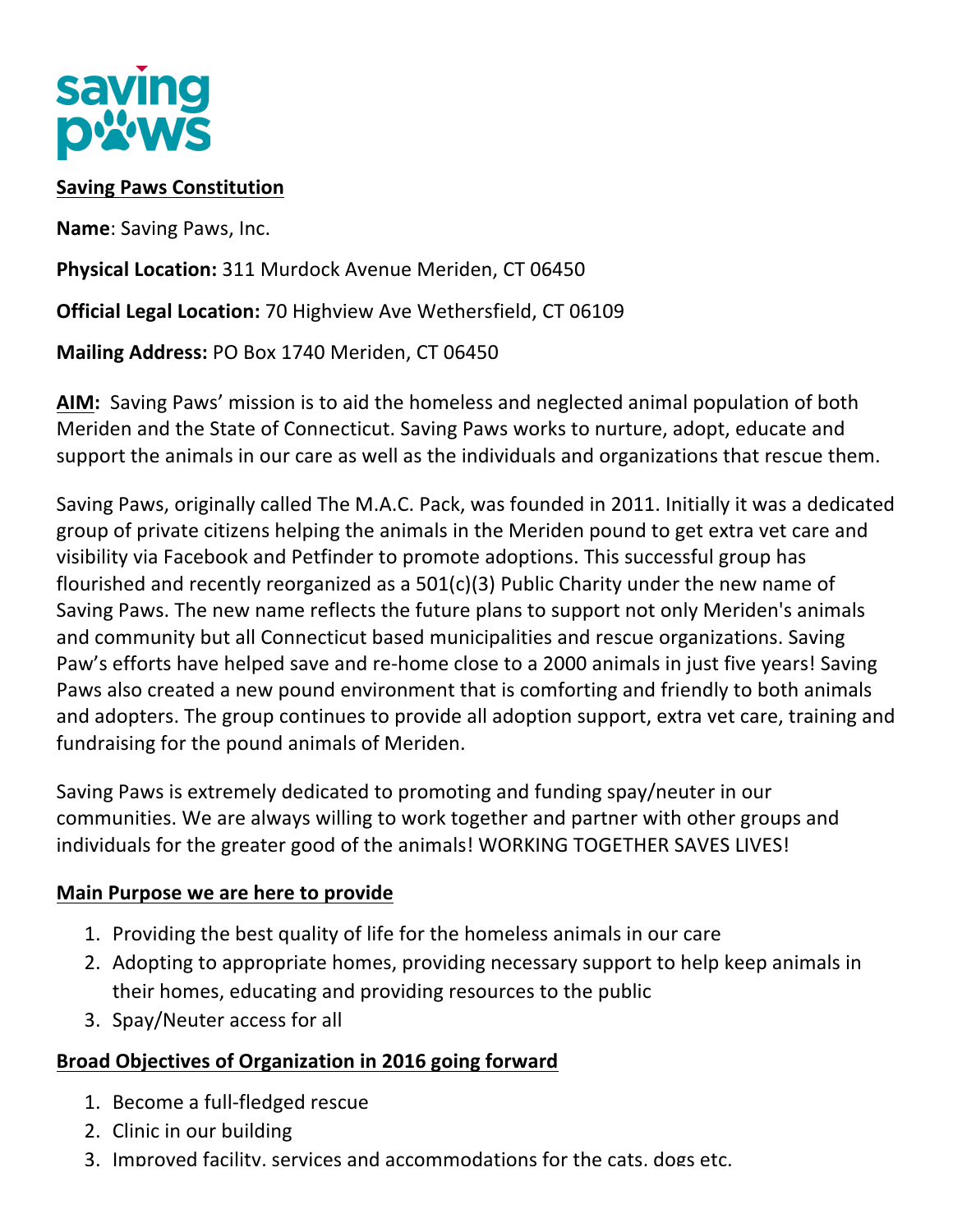- 4. Food pantry program
- 5. TNR
- 6. Spay/Neuter subsidies for public

#### **Carrying out the Purpose**

In order to carry out the charitable purposes, the members have the power to:

- $(1)$  raise funds, receive grants and donations
- $(2)$  apply funds to carry out the work of the charity
- (3) co-operate with and support other charities with similar purposes
- (4) do anything which is lawful and necessary to achieve the purposes

### **Money and Property**

- $(1)$  Money and property must only be used for the charity's purposes.
- (2) Treasurer must keep accounts. The most recent annual accounting reports can be seen by anybody on request. Annual reports will be issued by January  $30<sup>th</sup>$  of every New Year for the previous year.
- (3) BOD Members cannot receive any money or property from the charity, except to refund reasonable out of pocket expenses.
- (4) Money must be held in the charity's bank account except for event cash/change
- (5) Financial report is given at every BOD meeting
- $(6)$  All financial decision over \$150 require majority vote approval
- (7) Treasurer and President preside over the bank account and all daily transactions

### **Membership (BOD)**

There are 5 officers: President, Vice President, Treasurer, Secretary and Chairperson of the Board, these are elected positions. Each term is for one year and is renewable if so voted on per the by-laws of Saving Paws.

The charity shall have a membership/Board of Directors (BOD). People who support the work of the charity and are aged 21 or over, can be asked by the BOD to become a member of the board. Once accepted by the BOD, membership lasts for 1 year and may be renewed. The BOD will keep an up-to-date membership list.

The BOD may remove a person's membership if they believe it is in the best interests of the charity. The member has the right to be heard by the BOD before the decision is made and can be accompanied by a friend.

All other individuals wanting to work with and support the group will be known as volunteers and will not be required to be elected. They will fill out a volunteer form,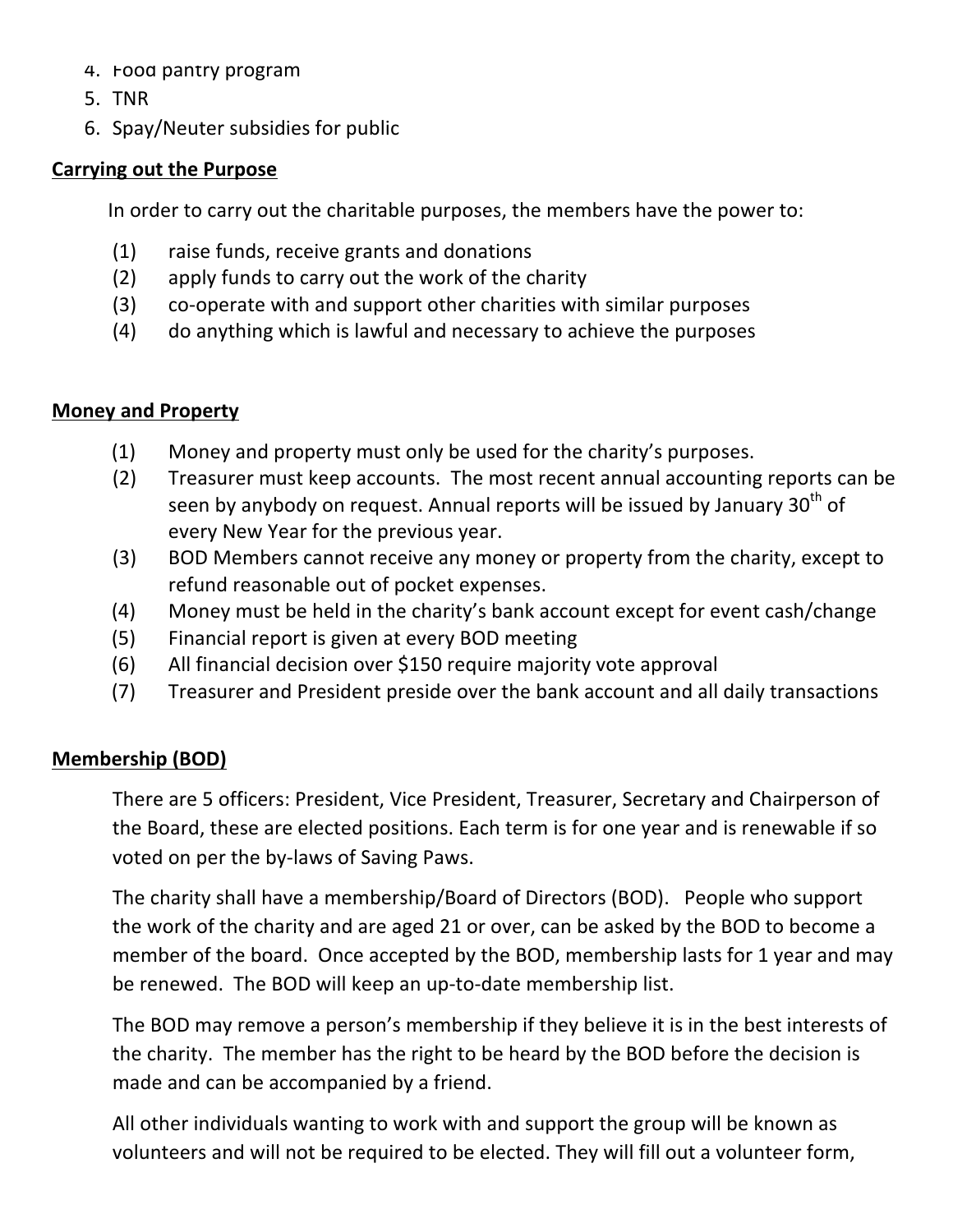receive SP approval to volunteer, sign liability releases, receive training in the aspect of work they will be volunteering for and will have no say in the business dealing of the charity or its BOD. They will be free to come and go as they wish, no terms will be applied to volunteers. Should a volunteer's actions or attitude conflict with the Saving Paws core beliefs or pose a danger in any way to the animals, they will be forbidden to volunteer any further. No notice is required for this termination of volunteer services.

All members and volunteers will adhere to the Code of Conduct and Saving Paws Core Beliefs outlined below

# **Code of Conduct for Board Members & Officers: Three Section**

### **#1. Internal Relationships**

- 1. All problems are to be handled directly with the said individual
	- Ask another remember for help if you are not comfortable
	- Encourage/help each other by not participating in side conversations and reiterating that we need to speak directly with that person
	- Don't go off of third hand information
- 2. Bring general issues to the meeting for group to address
- 3. Consequences:
	- 3 warnings for breaking code of conduct
	- Group can vote you out
- 4. Requirements:
	- Come to every meeting within your power (acceptable excuses allowed)
	- Be involved in at least 1 additional "committee"
	- Attend at least 3 events during the calendar year
	- Signed confidentiality agreement
	- 3 consecutive missed meetings = termination from group
	- 4 missed meetings in a year = termination from group

# **#2. Core Beliefs of group**

- 1. Compassion for animals in our care
	- All animals judged on an individual/case by case basis
	- No animal left to suffer mentally or physically within our ability
	- Decisions made with a balance between the head and the heart
- 2. Positive and professional experience with the public
	- Honesty, integrity and respect in all situations
	- Education
	- Providing resources
- 3. Promoting Spay/Neuter and Adoption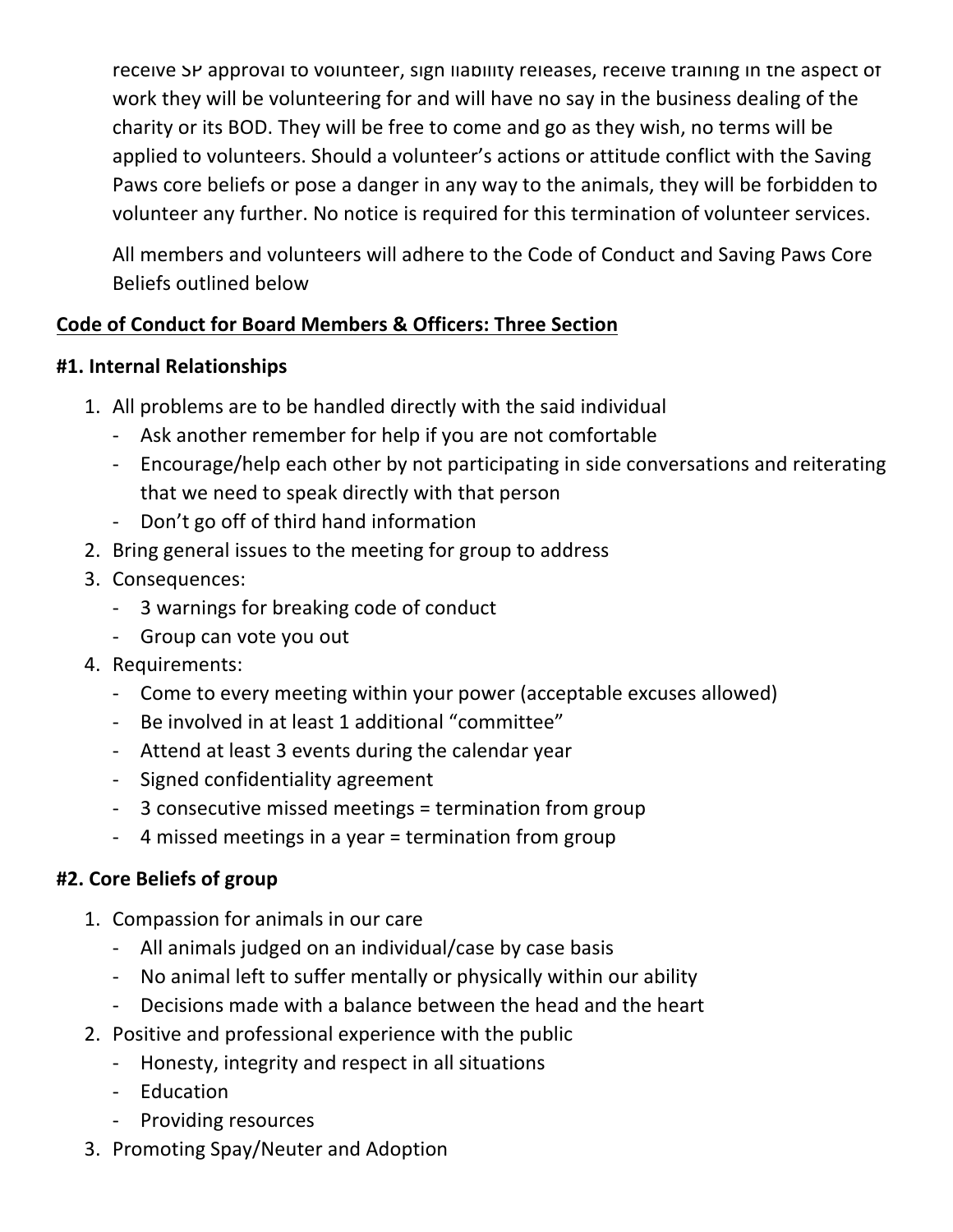### #3 Deal Breakers- I hese will not be tolerated and will result in termination of relationship **with entity or person**

- 1. Dishonesty or lying of any kind in any situation, especially in regards to adoptions
- 2. The harming of animals or partnering with groups that profit off the sales of animals
- 3. Forced adoptions for any reason other than "it's the best possible fit for that dog". (Adopting out a dog just for the sole purpose of adopting out a dog).
- 4. Working with anyone who would take advantage of our purpose, or that do not align with our "core beliefs".

### **Board of Director Meetings**

- (1) BOD must hold at least 8 meetings each year. At their first meeting after the AGM they will elect or renew terms for a BOD Chair, President, Vice President, treasurer and secretary. BOD may act by majority decision.
- (2) At least 5 BOD members must be present at the meeting to be able to take decisions. Minutes shall be kept for every meeting.
- (3) If BOD member have a conflict of interest they must declare it and leave the meeting while this matter is being discussed or decided.
- (4) The BOD members may make reasonable additional rules to help run the charity. These rules must not conflict with this constitution or the law.
- (5) Committees may be formed by BOD and volunteers. These committees will serve specific purposes, such as a fundraising event, grant writing, or other purpose or function that serves the charity mission.
	- Committees have no independent power outside of BOD
	- Committee must present report of BOD meetings and seek BOD approval for all final decision
	- Any financial matters cost or payment must be at the approval of BOD.

### **Annual General Meeting - AGM**

- (1) The AGM must be held every year, with 14 days' notice given to all members telling them what is on the agenda. Minutes must be kept of the AGM.
- (2) There must be at least 5 members present at the AGM.
- (3) Every member has one vote.
- (4) The Officers shall present the annual report and accounts.
- (5) Any member may stand for election as an officer.
- (6) Officer positions will be reviewed and resignations and elections may take place